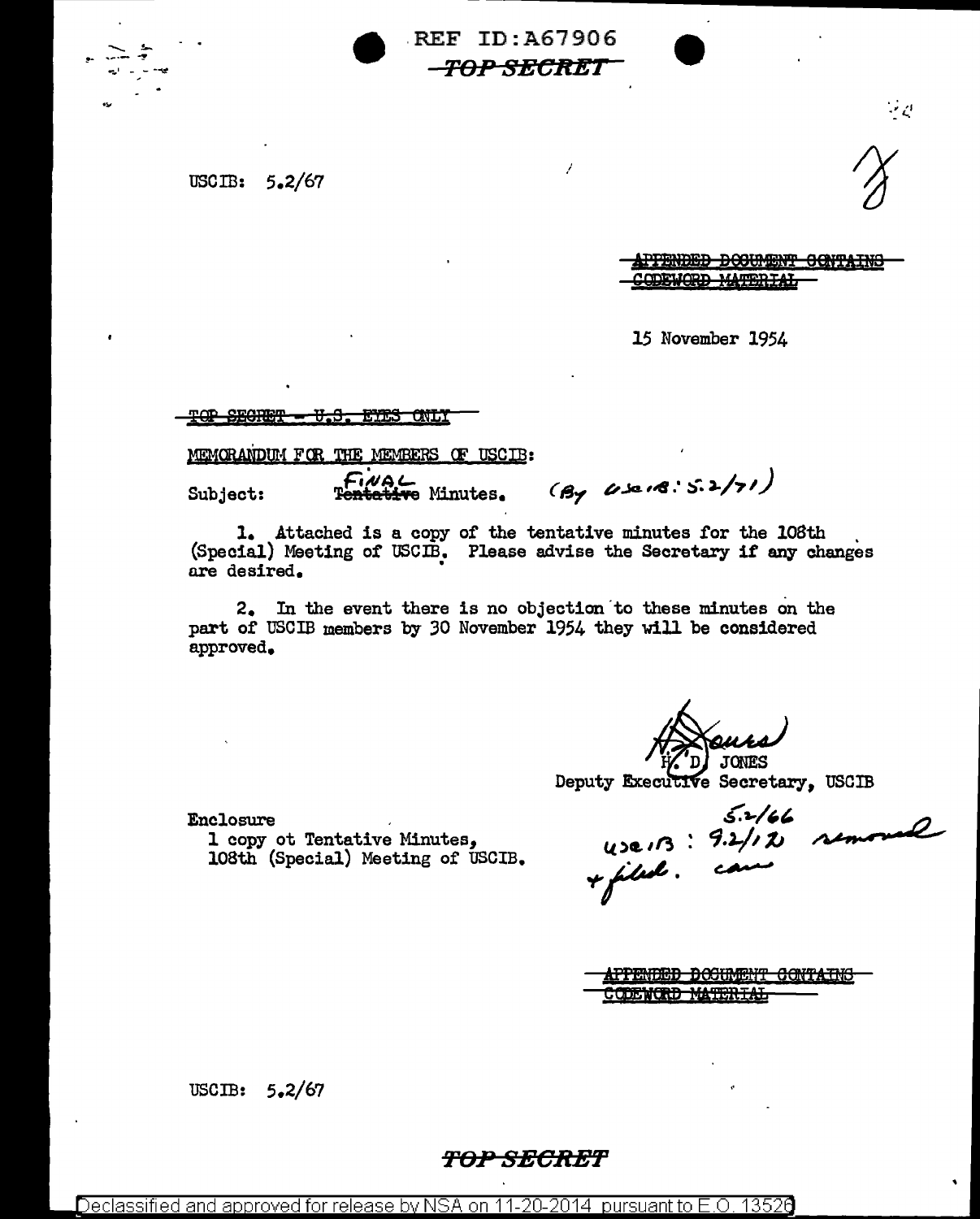

GONFIDENTIAL - U.S. EYES ONLY

# ONE HUNDRED EIGHTH (SPECIAL) MEETING

### OF THE

#### UNITED STATES COMMUNICATIONS INTELLIGENCE BOARD

Lt. General Charles P. Cabell, Acting Chairman

PRESENT.:

 $\sim$ ...

.. . .

| DEFENSE:                    | General Graves B. Erskine, USMC (Ret.)                                 |
|-----------------------------|------------------------------------------------------------------------|
| STATE:                      | Mr. W. Park Armstrong, Jr.                                             |
| NSA:                        | Lt. General Ralph J. Canine, USA                                       |
| <u>FBI:</u>                 | Mr. Victor P. Keay<br>(for Mr. L. V. Boardman)                         |
| CIA:                        | Mr. Huntington D. Sheldon                                              |
| <b>ARMY:</b>                | Major General Robert A. Schow<br>(for Major General Arthur G. Trudeau) |
| <b>NAVY:</b>                | Rear Admiral Carl F. Espe                                              |
| AIR FORCE:                  | Major General Millard Lewis<br>(for Major General John A. Samford)     |
| <b>EXECUTIVE SECRETARY:</b> | Captain Rufus L. Taylor, USN                                           |
| SECRETARIAT:                | Lt. Colonel Henry C. Simmons<br>Mrs. Daphne O. Tucker                  |
| ALSO PRESENT:               |                                                                        |
| DEFENSE:                    | Mr. Philip J. Patton                                                   |
| STATE:                      | Mr. T. Achilles Polyzoides<br>Mr. Robert G. Walker                     |
| NSA:                        | Captain Dwight M. Agnew, USN<br>Mr. Benson K. Buffham                  |
| FBI:                        | Mr. S. Drake Ellis                                                     |

**CONFIDENTIAL** 

 $\ddot{\phantom{a}}$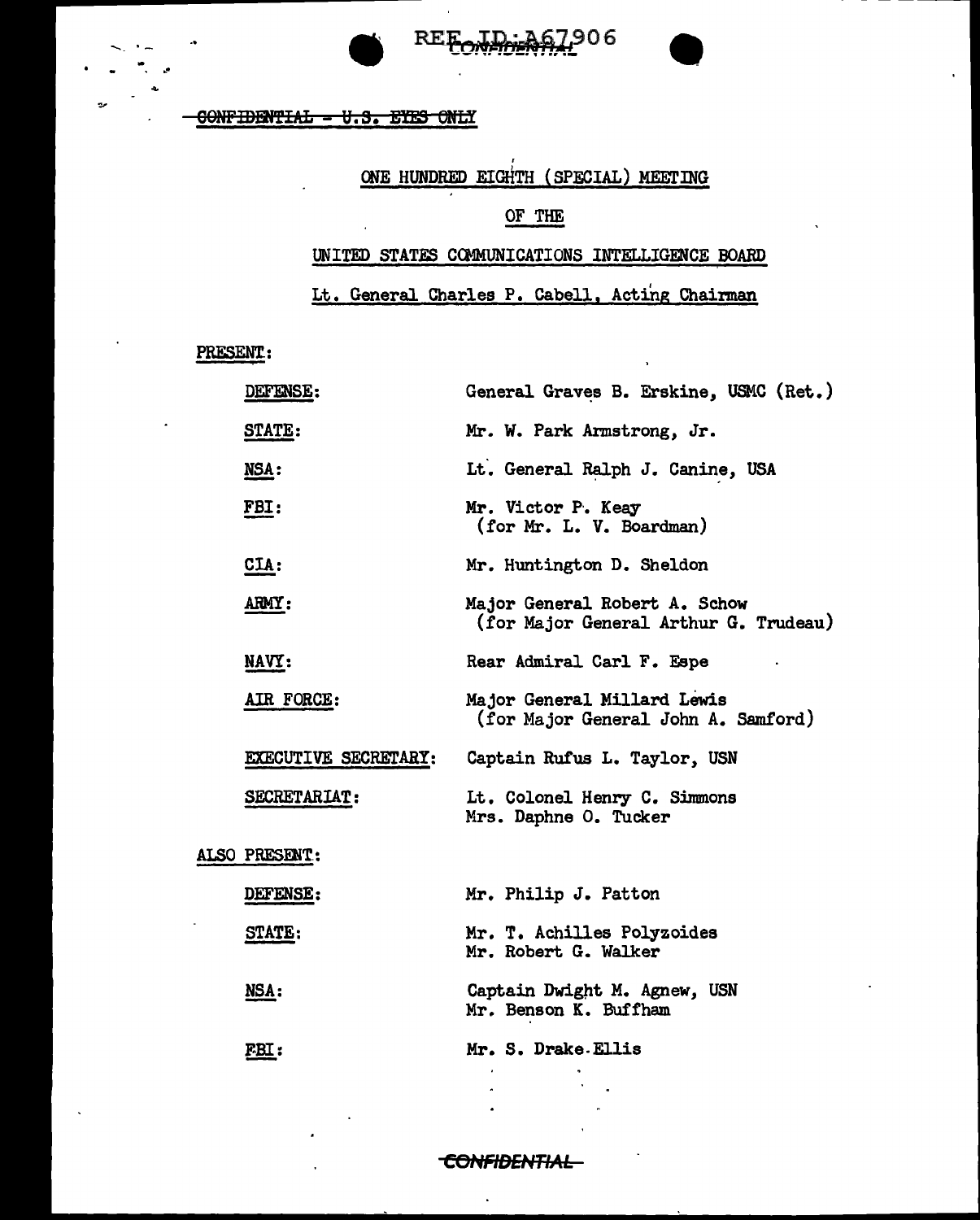|                 | שמו ורשים וייש                                               |
|-----------------|--------------------------------------------------------------|
| ww<br>U.S.<br>- | OGA<br>UNLI                                                  |
| $\cdot$<br>CIA: | Mr. Frank B. Rowlett                                         |
| <b>ARMY :</b>   | Lt. Colonel Richard Leffers<br>Mr. John F. O'Gara            |
| NAVY:           | CDR Frederick Welden                                         |
| AIR FORCE:      | Lt. Colonel Frank J. Harrold, Jr.<br>Captain Allen T. Miller |

 $E$ <sub>LID</sub>: A67906

•

 $\ddot{\phantom{0}}$ 

 $\mathcal{A}$ 

'

The 108th (Special) Meeting of the United States Communications Intelligence Board was held in the Projection Room. Administration Building, Central Intelligence Agency, at 1000, Tuesday, 26 October 1954.

- 2 -